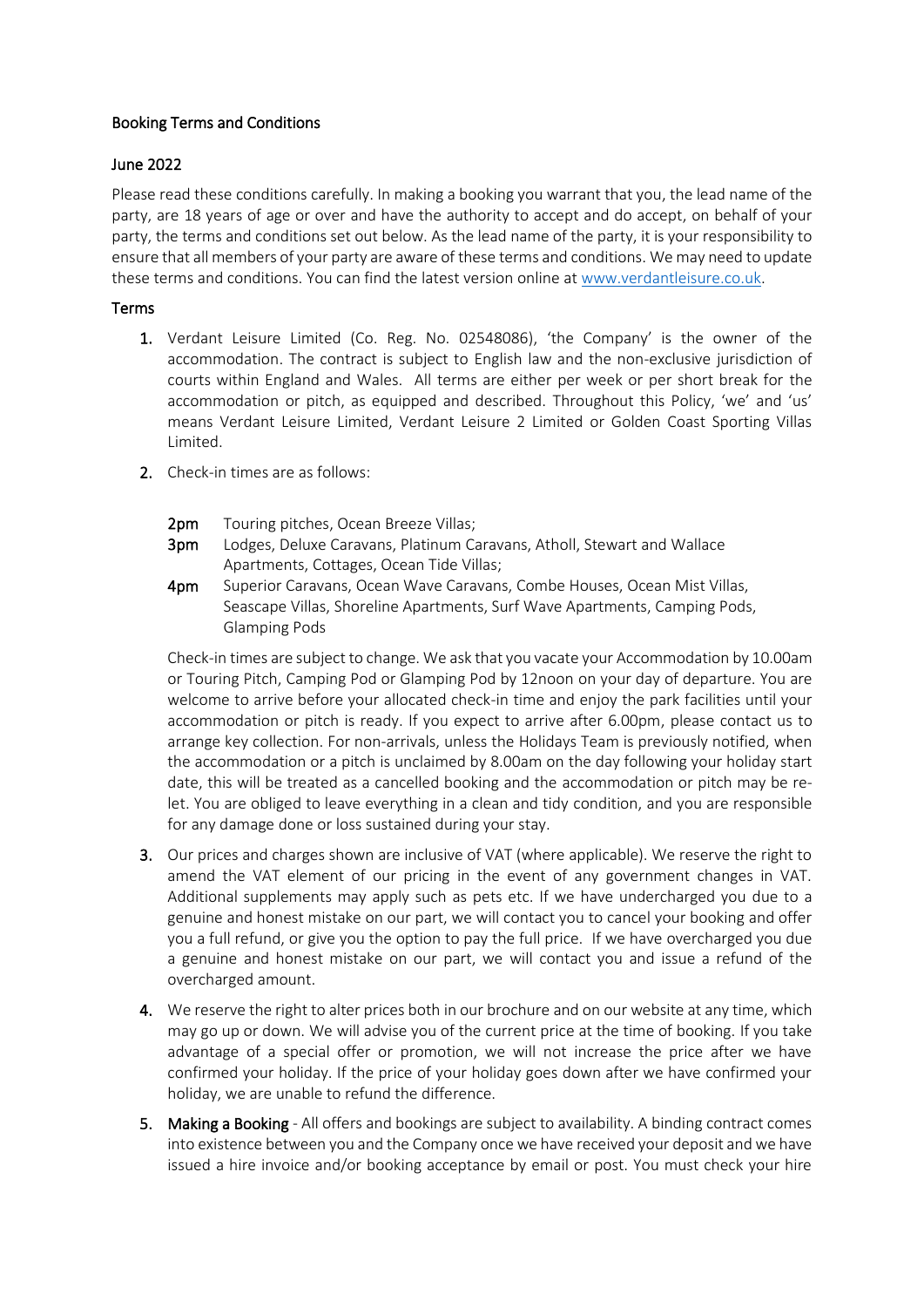invoice and booking acceptance as well as all other documents we send you carefully as soon as you receive them. If any information appearing on any document appears to be inaccurate in any way you must let us know immediately. We regret that we cannot accept any liability to make changes if we are not notified of inaccuracies within 10 days of issuing your hire invoice/booking acceptance. We aim to ensure that you receive the accommodation or pitch that you have booked. On occasion, it may be necessary to provide an upgraded accommodation or pitch, or larger accommodation (such as an extra bedroom) for reasons out with our control.

- 6. Your Party We are a family holiday park operator and so normally only accept bookings from families or couples. We may accept group bookings at our discretion. The total number in your party must not exceed the capacity of the accommodation or pitch, as advertised by us. If you plan to travel in a larger group, please contact the Holidays Team prior to making your booking to discuss your requirements. We reserve the right to decline parties of any size or age, if they are not a family or couple. We may ask for identification on arrival. We do not knowingly accept bookings from or allow anyone to visit our parks who is subject to the requirements of the Sexual Offences Act 2003, subject to a Risk of Sexual Harm Order or Child Abduction Notice or is a convicted child sex offender.
- 7. Payment When you book you must pay the applicable deposit requested, plus Cancellation Cover if required. Payment may be made in full or by deposit to secure your holiday booking. Deposits will only be taken up to 6 weeks prior to the commencement of your holiday. The full balance payment is due no later than 6 weeks before the start of your holiday. Balance reminders will not be sent. Please keep your final confirmation safe as you must present this on arrival at Park. If the balance is not received by the due date, then your holiday will be treated as a cancellation. Bookings made within 6 weeks of the holiday start date must be paid in full at the time of booking.
- 8. Changes by You If you would like to amend your booking after it has been confirmed by us then, subject to our acceptance of this change, an administration fee of £25.00 incl. VAT (for accommodation bookings) or £10.00 incl. VAT (for touring bookings) will be charged. Up to 6 weeks before your holiday start date you may change your accommodation to another one at the same Park as your original booking and within the same calendar year, subject to availability, payment of the above fee and any difference in price. You may transfer your booking to someone else/another party (introduced by you) at any time providing that you pay the administration fee and any outstanding balance. Bookings may not be transferred to other parties after we have received notification of cancellation.
- 9. Cancellation by You Please telephone us immediately if you have to cancel (01524 239791) and on the same day send us written confirmation by email to [holidays@verdantleisure.co.uk](mailto:holidays@verdantleisure.co.uk) including your Booking Reference Number. Please note that no refund will be provided if you have not taken out Cancellation Cover at the time of booking. If, having taken Cancellation Cover, you are due a refund this will be paid within 30 days of the date on which we receive your cancellation confirmation and associated proof.
- 10. Changes or Cancellation by Us If, for reasons out with our control, we are unable to provide the holiday you have booked, we will offer you an alternative holiday which is of equivalent value, a replacement holiday which is less expensive than the one you have booked (with a refund of the difference) or a full refund. Very occasionally, in circumstances of 'force majeure' as defined in paragraph 18, we may have to cancel your booking. We will tell you as soon as possible and offer you an alternative holiday of equivalent value, a replacement holiday which is less expensive than the one you have booked (with a refund of the difference) or a full refund. We regret that we cannot pay compensation or any reimbursement of any costs or expenses which you may incur as a result of any such cancellation or change.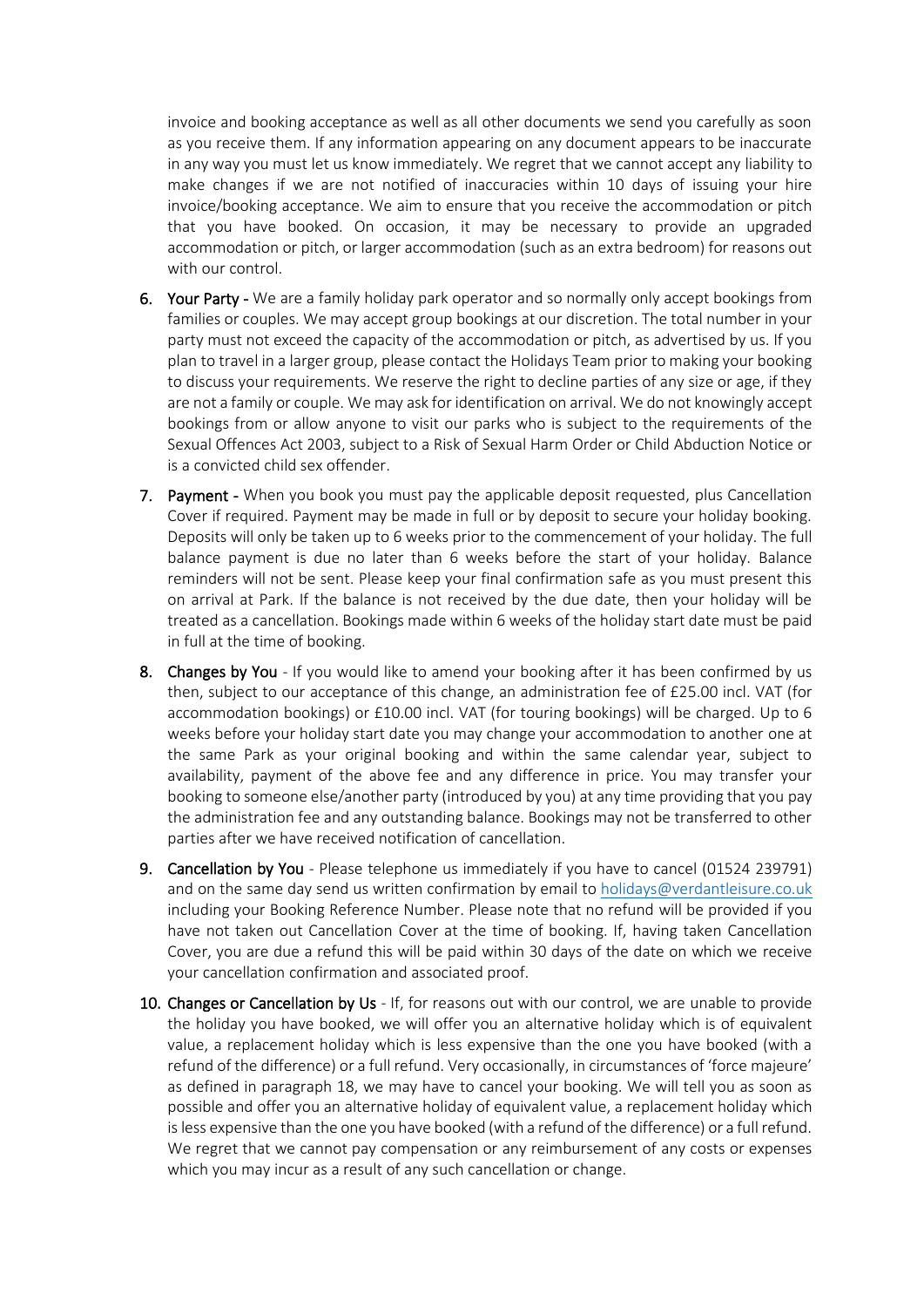- 11. Brochure and Website Accuracy We have taken care to ensure accuracy, at the time of publication, of our brochure and continuously with the website, however information and prices may have changed by the time you book. We may use representative images and artists impressions for visualisation purposes. There may be small differences between the actual accommodation and facilities, as we are always looking for ways to make improvements. Whilst every care is taken to ensure that the details and photos shown in the brochure and on the website are correct, we cannot accept responsibility for errors contained therein or the results thereof.
- 12. Bed Linen and Towels (Accommodation/Glamping Pods only) Except for cots, bed linen is provided in the following accommodation types
	- Superior, Platinum, Deluxe and Exclusive Caravans
	- Lodges, Cottages, Athol, Wallace, and Stewart Apartments
	- Seascape, Ocean Mist, Ocean Tide, and Ocean Breeze Villas.

This may include duvets or blankets and sheets. Bed linen will be provided for the number of guests booked. For all other accommodation types at Golden Coast, bed linen can be hired for an additional charge, please contact the Holidays Team for more information.

Towels are provided in the following accommodation types, for the number of guests booked.

- Superior, Platinum, Deluxe and Exclusive Caravans
- Lodges, Cottages, Athol, Wallace, and Stewart Apartments
- Ocean Breeze Villas

If you are planning to use the on-park swimming pool (where applicable) or visit a local beach, you are advised to bring your own towels.

- 13. Activities and Facilities We reserve the right to alter or withdraw amenities or facilities or any activities without prior notice where reasonably necessary due to repairs, maintenance, weather conditions and/or circumstances beyond our control. Opening times may be limited outside the main holiday season. Certain facilities and activities are subject to an additional cost and have age restrictions. Some facilities may be restricted to peak periods only, please check at the time of booking. Payment for use of these facilities, where applicable, can be made at the Park Reception on request. In accordance with UK licensing laws, we can only sell alcohol to persons aged 18 or over. We may require you to show proof of age using an approved form of identification. Whilst we are a family holiday park operator, we cannot take responsibility for children in your party. When using the facilities, you are responsible for your children, and they must be supervised at all times. Some activities at Golden Coast must be booked in advance. You will receive details via email 14 days prior to your arrival.
- 14. Unreasonable Behaviour We reserve the right to terminate a holiday after you have checked in if, in the opinion of the management, the unreasonable behaviour of anyone in your party is likely to impair the enjoyment, comfort, safety, or health of other guests or members of staff. No refund will be provided.
- 15. Damage to the Accommodation You are liable for any damage caused in the accommodation during the period of hire and may be charged for it, including any additional cleaning costs incurred by us. We retain the right to enter the accommodation (without prior notice if this is not practical or possible) if special circumstances or emergencies arise, for example, if repairs need to be carried out. All guests are expected to treat our holiday accommodation and park facilities with care so that others may continue to enjoy them. Any accidental damage must be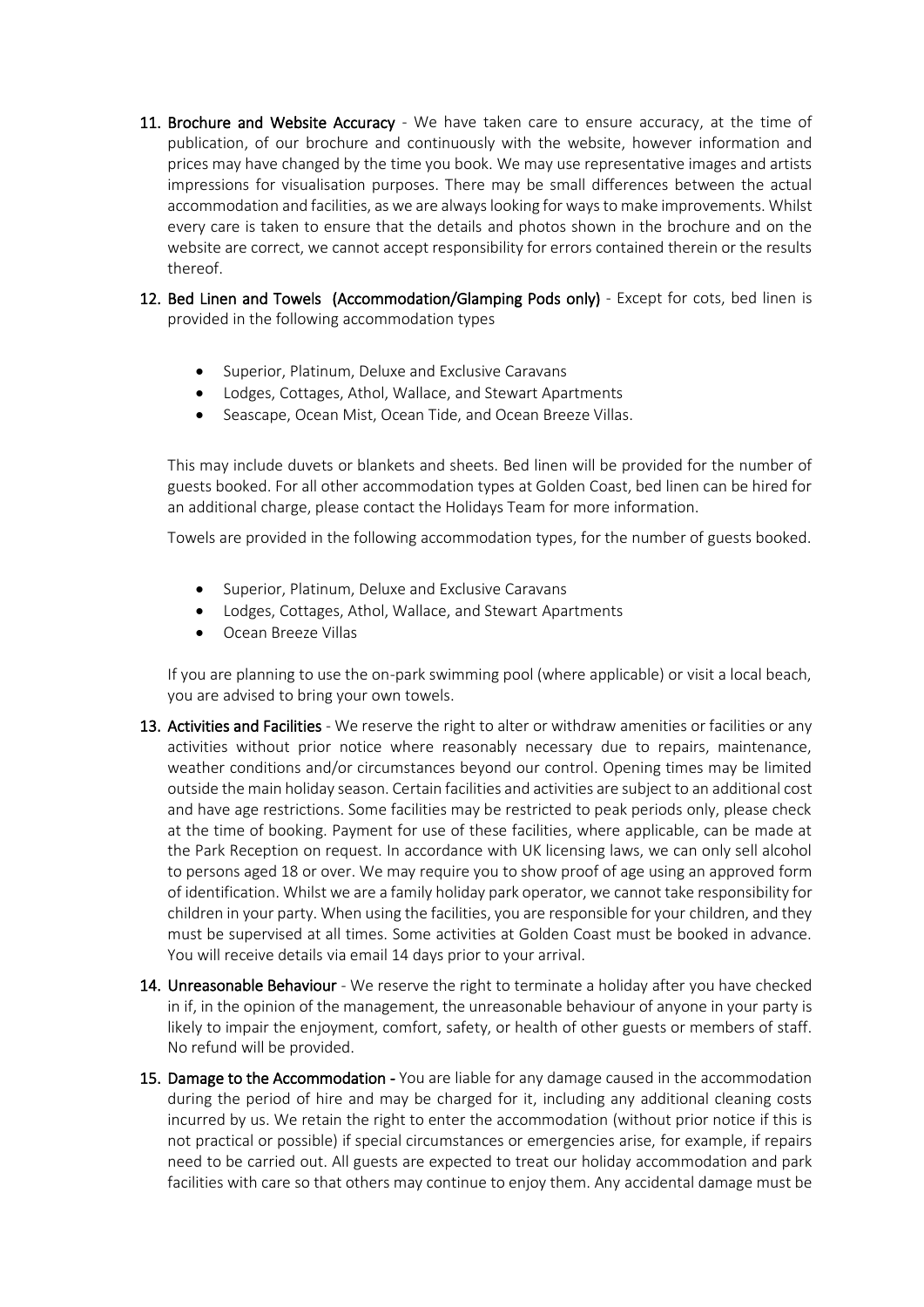reported to Reception immediately so that we can make the necessary repair or replacement. Accommodation will be inspected at the end of your stay.

- 16. Wheelchair/Disabled Persons We aim to make our holidays and facilities available and accessible for all although many park locations and much of our accommodation is unsuitable for visitors with some mobility issues. Please discuss your requirements with our Holidays Team in detail before making your booking to ensure that a holiday with us meets your needs and expectations. We accept Registered Assistance Dogs in all our accommodation and facilities.
- 17. Special Requests e.g. for adjacent or specific accommodation Whilst these cannot be guaranteed, every effort will be made to satisfy special requests. When booking on-line, you will be allocated the first available accommodation unit. Any special requests or requirements must be organised through our Holidays Team.
- 18. Force Majeure We cannot accept responsibility or pay any compensation where the performance or prompt performance of the contract is prevented or affected by reason of circumstances which amount to "force majeure". These include any event which we could not, even with all due care, foresee or avoid. Such circumstances include the destruction or damage of your accommodation (which cannot reasonably be remedied to a satisfactory standard before the start of your holiday) through fire, flood, explosion, storm or other weather damage, break-in, criminal damage, riots or civil strife, industrial action, natural or nuclear disaster, war or threat of war, actual or threatened terrorist activity, epidemic or similar situations beyond our control.
- 19. Cots and High Chairs These are available, on request at the time of booking, free of charge for the duration of your stay. Cots do not fit in the bedroom in all accommodation, please contact the Holidays Team for more information. Please note that you will need to bring your own cot linen. A refundable deposit is required at Golden Coast.
- 20. Fishing The lakes at Thurston Manor and Riverside are stocked with Rainbow Trout of a size 10" and upwards. Fishing Permits are available from Reception at an additional cost. Fly fishing only is permitted. A maximum of 3 fish may be taken per session. River fishing is available at Heather View, a rod licence is required.
- 21. Pets We welcome well-trained dogs in selected accommodation at our Parks but dogs that are specified in the Dangerous Dogs Act are not permitted. This includes all breeds of Pit Bulls, Japanese Tosa, Dogo Argentino and Fila Brasileiro even where these types of dog are muzzled. A maximum of two dogs per booking applies in all forms of accommodation including touring. We charge £30 per pet per holiday at Golden Coast and £25.00 per pet per week and £15.00 per pet per short break for Accommodation bookings at all other parks. We reserve the right to require the owner of any dog or pet considered disruptive or affecting the comfort of guests to remove it from the Park. There is no charge for Registered Assistance Dogs our Accommodation. Other pets may be permitted at our discretion. You must tell us that you are bringing a pet at the time of making your booking. With the exception of the "Doggy Lodge" at Pease Bay and Thurston Manor (where dog beds are provided), you must bring your own pet basket with you and ensure that your pet(s) do not lie on the beds or chairs under any circumstances. Pets must not be left unattended on the Park. They must be exercised on a lead and in the charge of an adult at all times. You are responsible for cleaning up after your pet. Pets are not allowed in Reception, central complex areas, clubs, shops, bars or swimming pool areas. Dogs, as a minimum, must have a current annual vaccination for distemper, canine hepatitis, leptospirosis and parvo virus.
- 22. Smoking Smoking is not permitted in any accommodation or public facilities. This includes the use of E-cigarettes and vaporisers. There are designated smoking areas outside the bar and restaurant facilities and an ashtray is provided outside the Accommodation.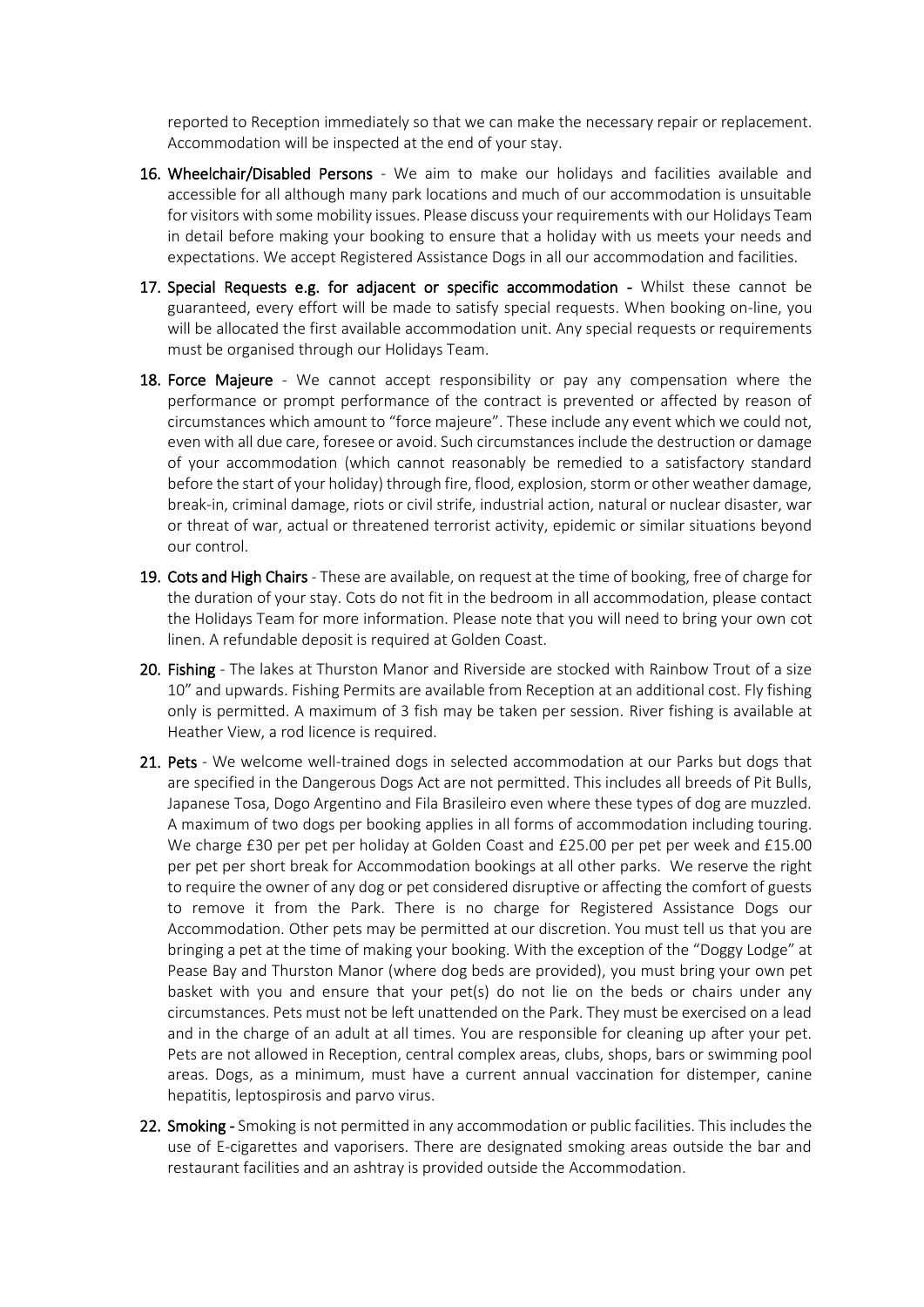- 23. Your Vehicle(s) We will try to provide you with a parking space for one car which is within a short walking distance of your pitch or accommodation, although this cannot be guaranteed. Your vehicles, their accessories and contents, are left entirely at your own risk. We cannot accept responsibility for any loss or damage from or to any vehicle from any cause whatsoever. Speed limits in force on the Park must be followed for the safety of all our guests. Parking and other regulations may vary between our Parks. If you have a hybrid vehicle, you may use the Electric Vehicle charging point available on park, subject to availability. You may not charge your car by connecting to your accommodation electricity.
- 24. Comments or Concerns We will do everything possible to provide you with an acceptable standard of accommodation. However, if there is a problem please report it immediately to Reception when remedial action, as appropriate, will be taken. We will use our best endeavours to resolve the problem as quickly as possible. If we are unable to resolve the problem to your satisfaction, we will endeavour to move you to an alternative unit in a similar or upgraded category, subject to availability. If, at the end of your holiday, you feel that we have not dealt with your complaint satisfactorily, please email [customercare@verdantleisure.co.uk](mailto:customercare@verdantleisure.co.uk) within 28 days of your return. You will receive acknowledgement allowing us 14 days to investigate. The Company cannot accept any liability in relation to any shortcomings or claim of whatever nature if you fail to notify us of any complaint during your holiday, allowing us the opportunity to resolve any issues to your satisfaction whilst you are with us.
- 25. Liability Neither we, nor our employees or agents, accept liability for any personal injury, loss or damage which may be sustained by you or any other members of your party except where it arises from the negligence or wilful default of us, our employees or agents. For all claims other than death or personal injury, which result from the non-performance or improper performance of our contract, we may compensate you through either monetary payment or offer you a reduced or complimentary holiday break. No compensation will be payable unless matters have been reported in line with our complaints procedure as set out in paragraph 24. Where alternative accommodation has been offered and refused, we reserve the right not to make any further compensatory offers.
- 26. Privacy Policy Verdant Leisure Limited is committed to protecting your privacy. When you book a holiday with us, we will collect some personal information about you and your party, you should ensure other members of your party know about the information you provide and agree to you providing this information in line with our Privacy Policy. All information collected will be used and processed in line with our Privacy Policy which you can find at [Privacy Policy -](https://www.verdantleisure.co.uk/privacy-policy/) [Verdant Leisure.](https://www.verdantleisure.co.uk/privacy-policy/) Our Privacy Policy explains our data processing practices and your options regarding the ways in which your personal data is used. By booking a holiday with us you're agreeing that we can use your information in line with our Privacy Policy. If you have any requests concerning your personal information or any queries about our processing, please contact us a[t online@verdantleisure.co.uk.](mailto:info@verdantleisure.co.uk)

27. Cancellation Cover - when making a booking you will be offered the option to take out our Cancellation Cover which covers you and your holiday party.

### £15.00 - full week

### £10.00 - short break

Our Cancellation Cover protects you should you, or any other member of your party, be forced to cancel your holiday because of sickness, bereavement, redundancy or jury service.

Completion of our Cancellation Form and proof in the form of a Doctor's Certificate, Employer's or Court notification will be required in writing, by recorded delivery or email, prior to your confirmed holiday start date. Customers covered by our Cancellation Cover and complying with these conditions will be entitled to the following (less a £20.00 administration fee):